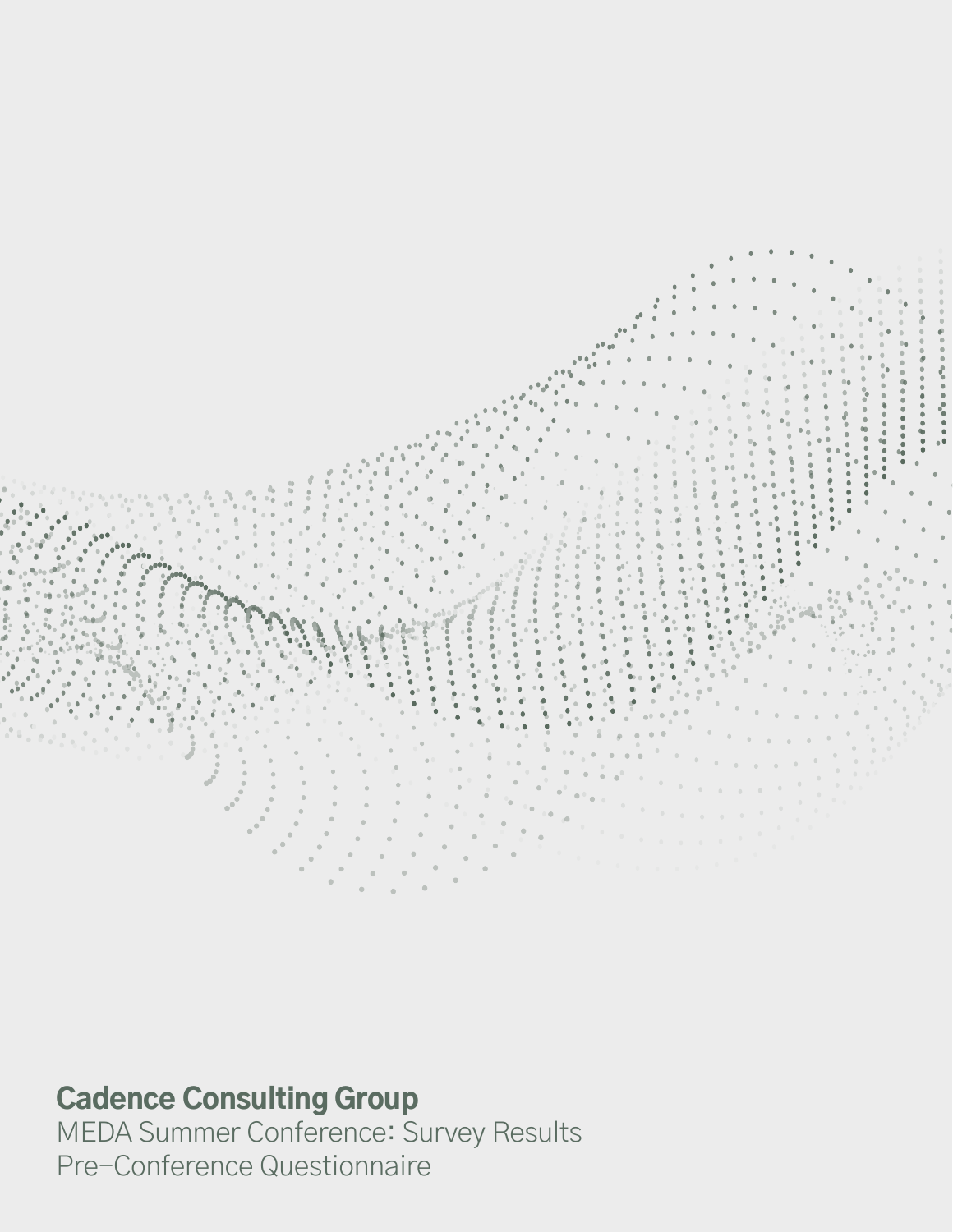| MEDA Summer Conference 2021_Pre-survey<br>Cadence |                      |                 |        | Create                   | Connect | Share                    | Results |
|---------------------------------------------------|----------------------|-----------------|--------|--------------------------|---------|--------------------------|---------|
| <b>INSIGHTS</b>                                   | SUMMARY              | RESPONSES [82]  |        |                          |         |                          |         |
| Big picture                                       |                      |                 |        |                          |         |                          |         |
| All Devices                                       | Desktop              | Mobile          | Tablet | Other                    |         |                          |         |
| Views<br>204                                      | <b>Starts</b><br>108 | Responses<br>82 |        | Completion rate<br>75.9% | 12:55   | Average time to complete |         |

### Question by question

All time  $\vee$ 

| Questions $\triangleq$                                                                              | <b>Views</b> |
|-----------------------------------------------------------------------------------------------------|--------------|
| $\blacksquare$<br>Welcome to the MEDA Summer Conference 2021 where we begin our consensus building  |              |
| Are you a MEDA Member?<br>$\overline{\mathbf{1}}$<br>✓                                              |              |
| Are you attending the Summer Conference?<br>$\overline{2}$<br>✓                                     |              |
| How impactful has the Next Generation Report been for you? 1: I didn't read it to 10: it ma<br>3    |              |
| Are you associated with the Eastern or Western region of Montana?<br>4                              |              |
| Are you associated with an urban or rural area?<br>$\checkmark$<br>5                                |              |
| Rate the importance of these five policy areas, as examined in the Next Generation Repor<br>$E = 6$ |              |
| Economic Development<br>$\star$ 6a                                                                  |              |
| <b>Community Development</b><br>$\star$ 6b                                                          |              |
| Workforce<br>$\star$ 6c                                                                             |              |
| Infrastructure<br>$\blacktriangleright$ 6d                                                          |              |
| Tourism<br>6e                                                                                       |              |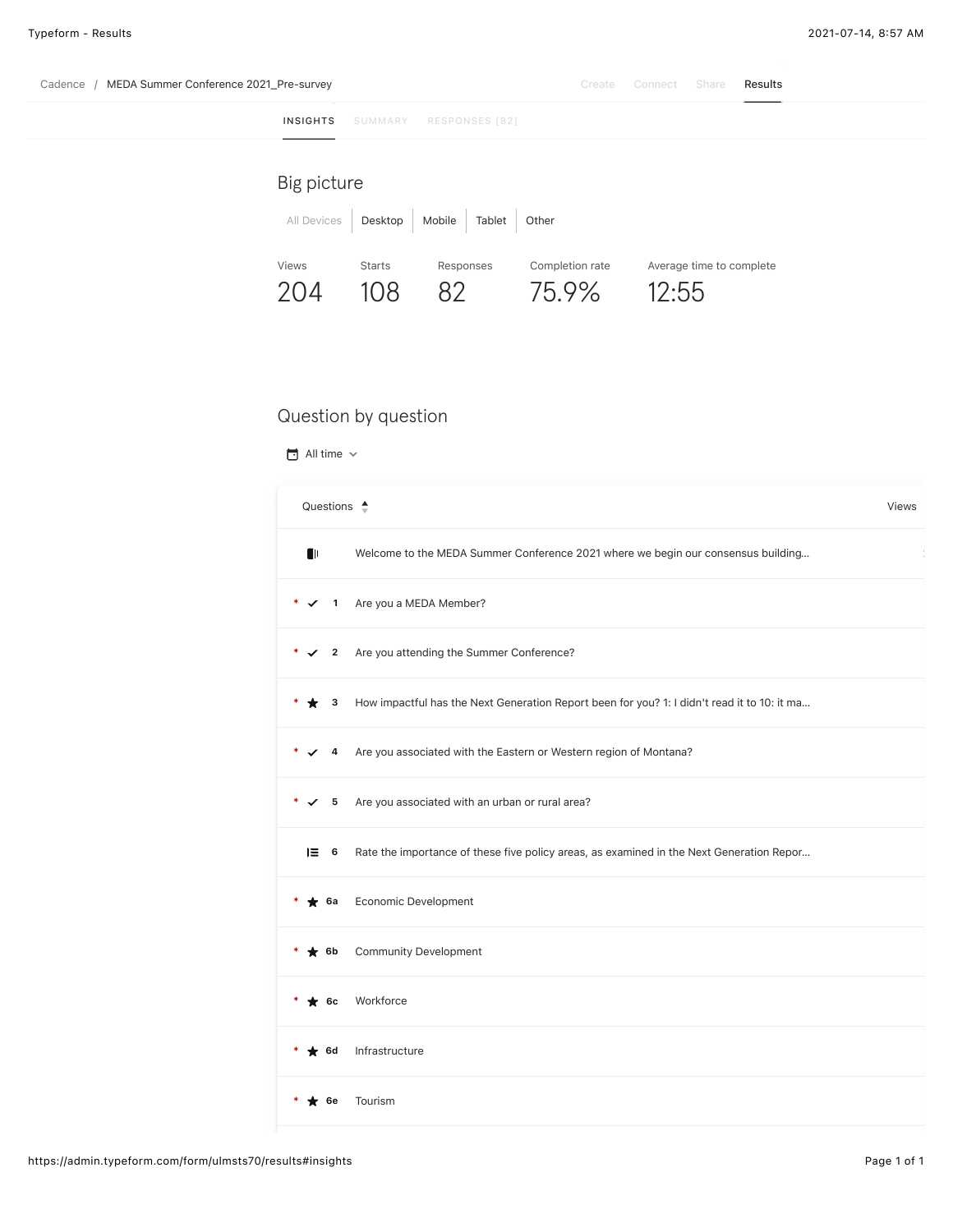# MEDA Summer Conference 2021\_Presurvey

92 responses

Are you a MEDA Member?

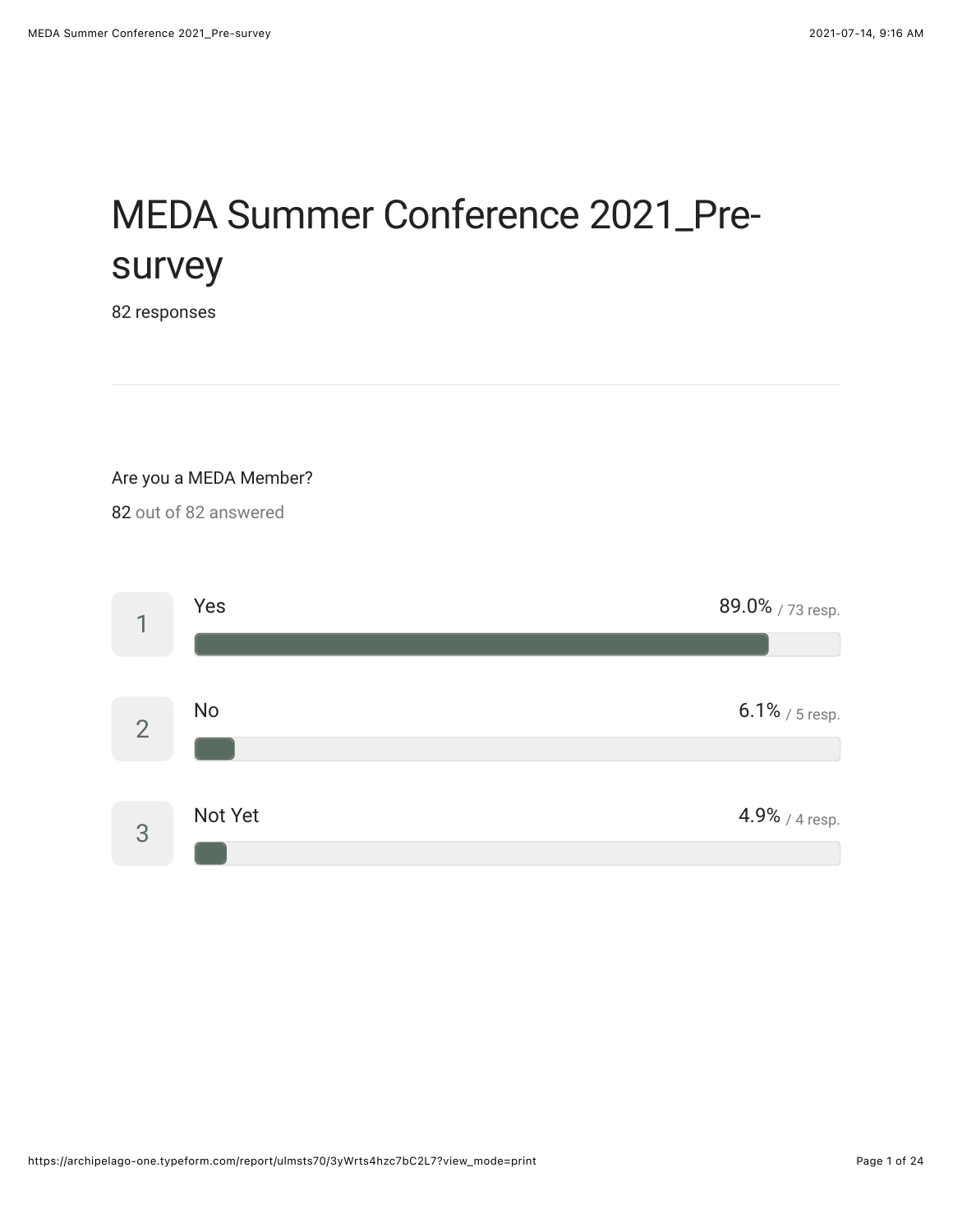### Are you attending the Summer Conference?

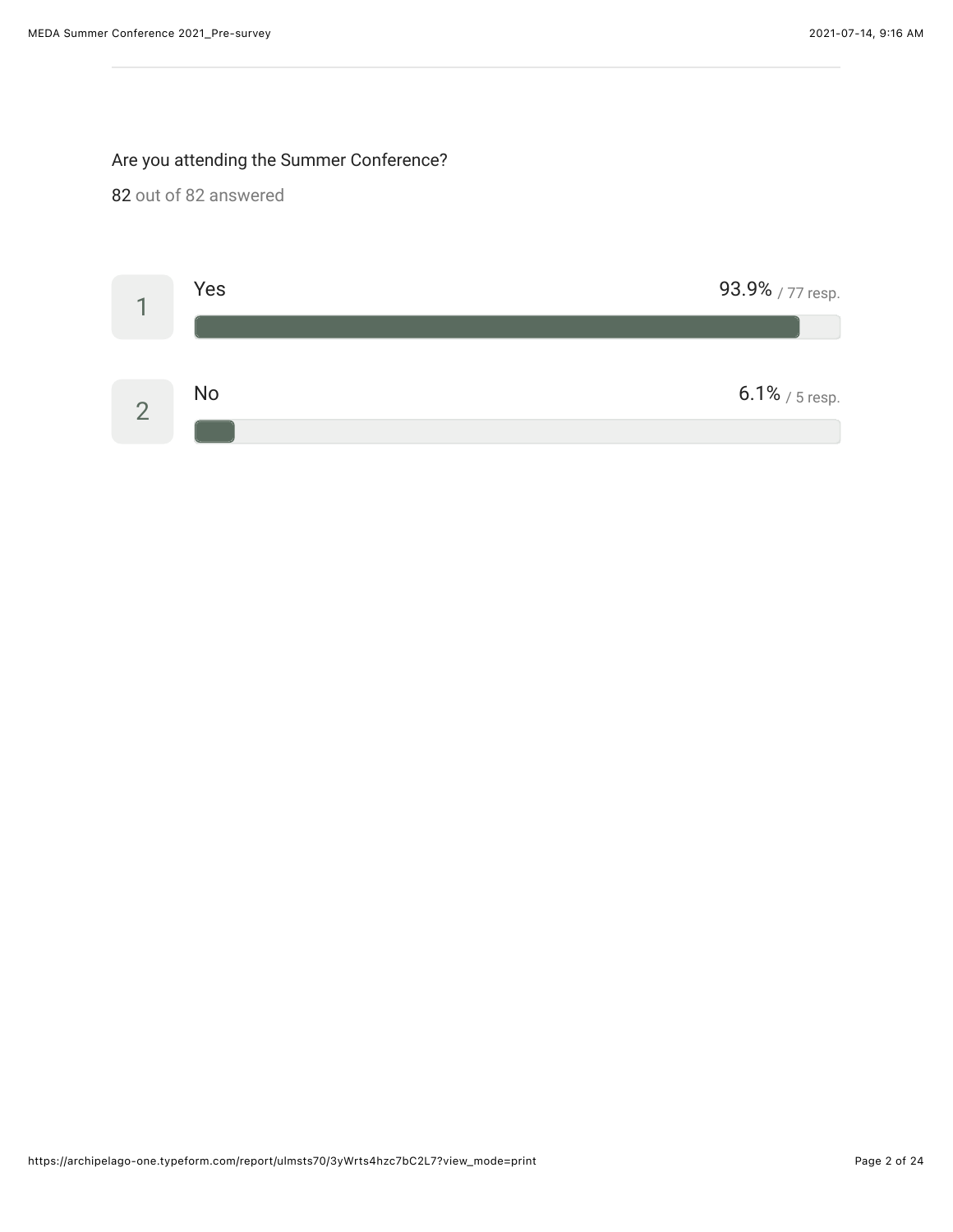How impactful has the Next Generation Report been for you? 1: I didn't read it to 10: it made a profound impact

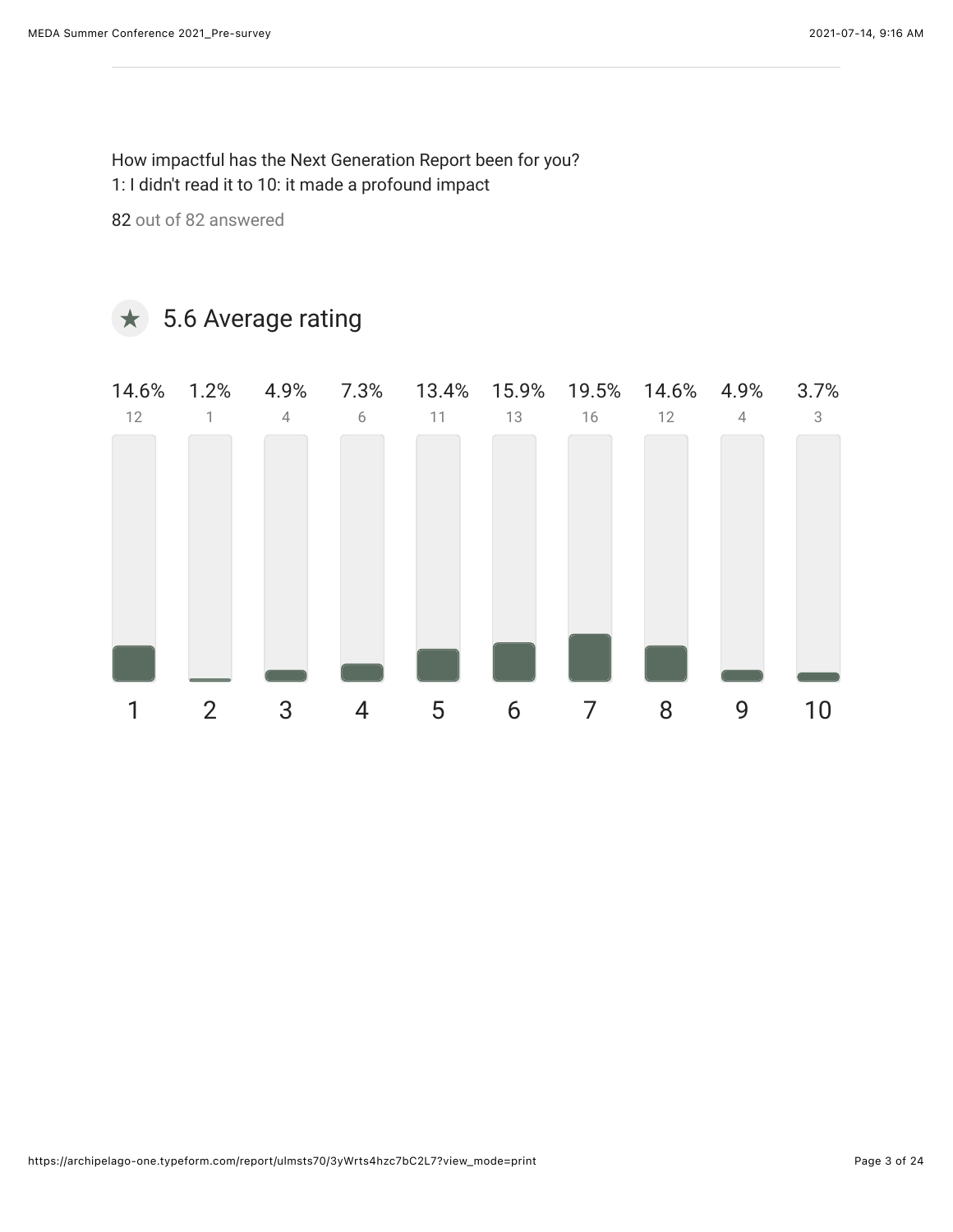### Are you associated with the Eastern or Western region of Montana?

92 out of 92 answered



### Are you associated with an urban or rural area?

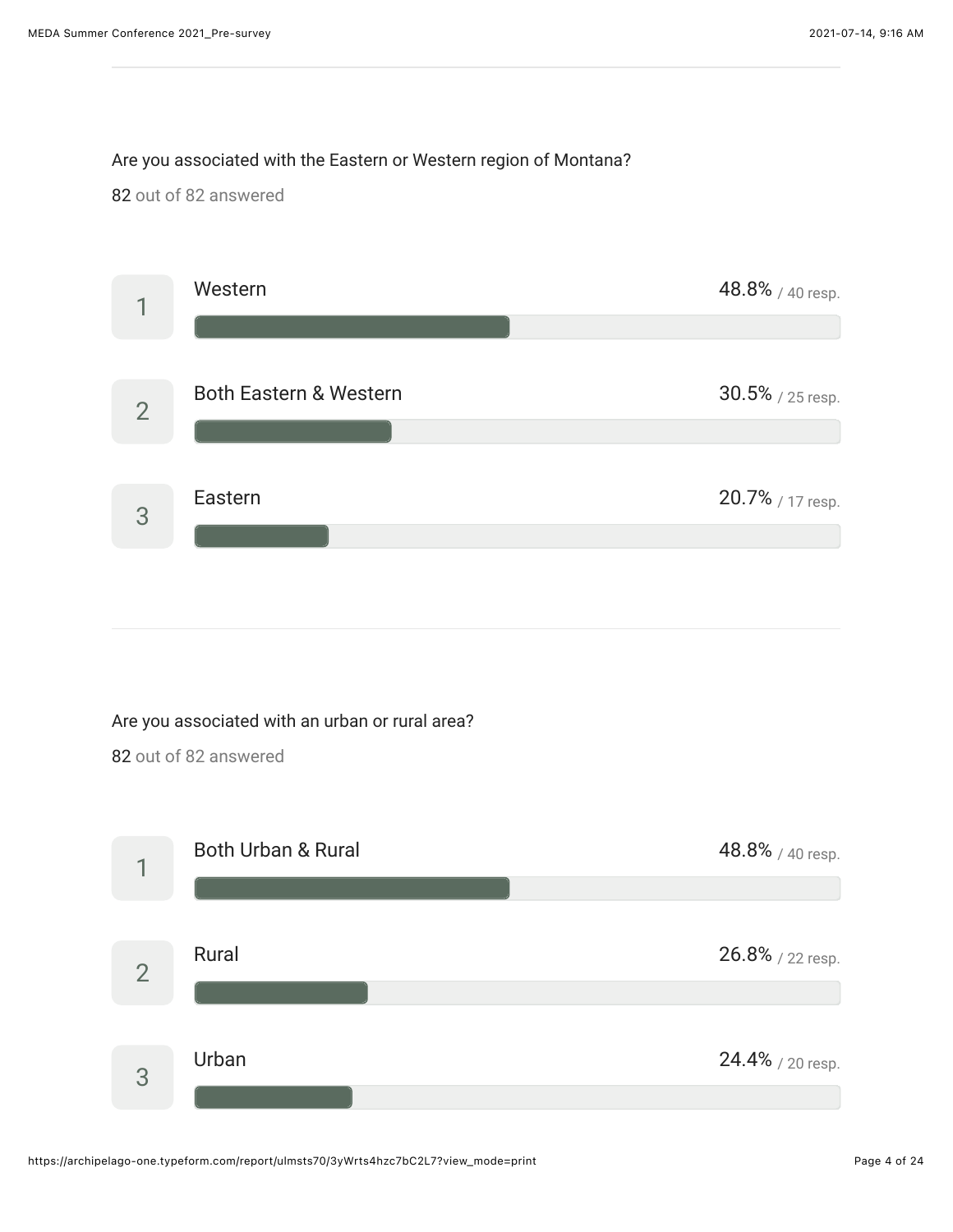### Economic Development

92 out of 92 answered

### $\bullet$  4.6 Average rating

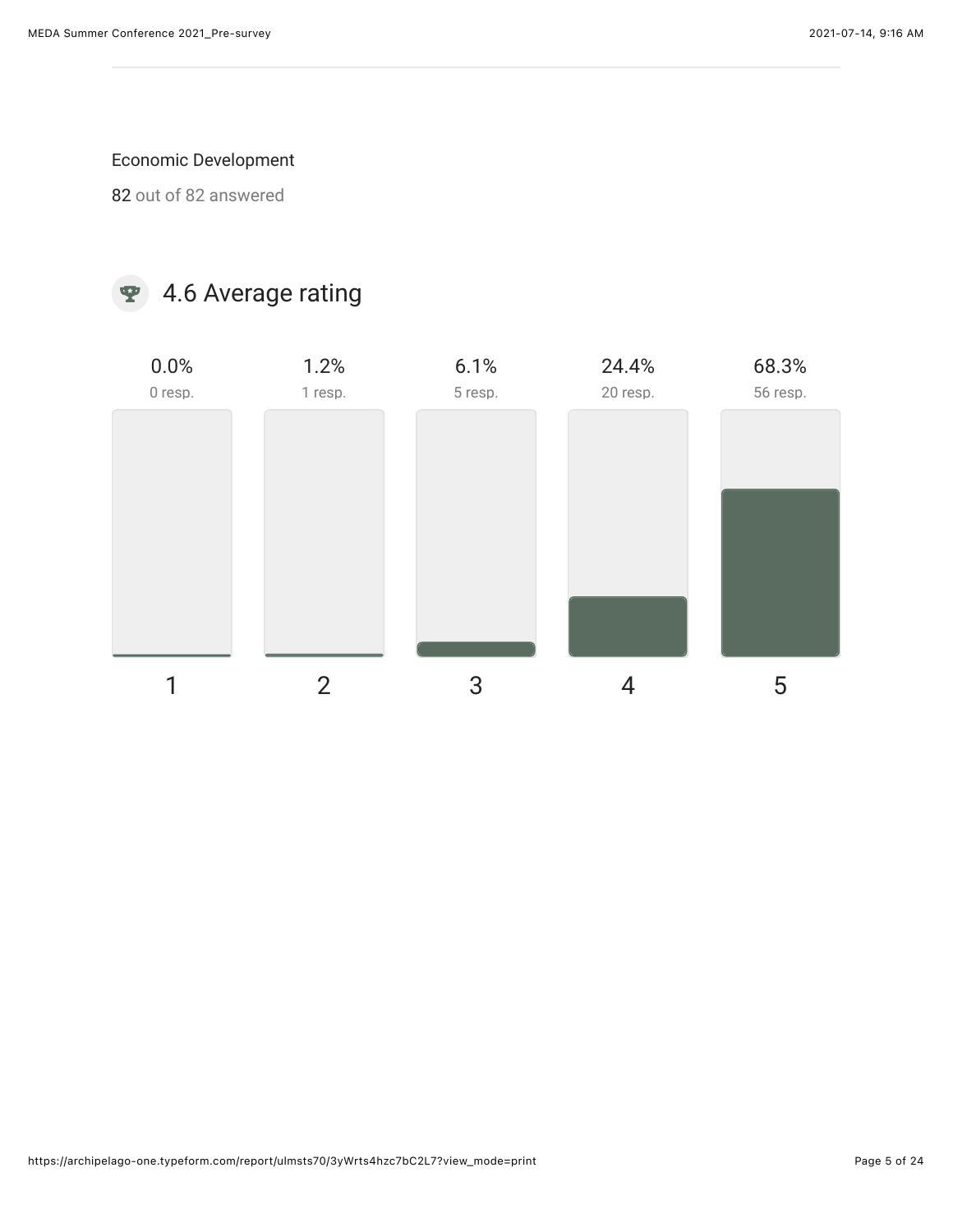### Community Development

92 out of 92 answered

### 4.4 Average rating

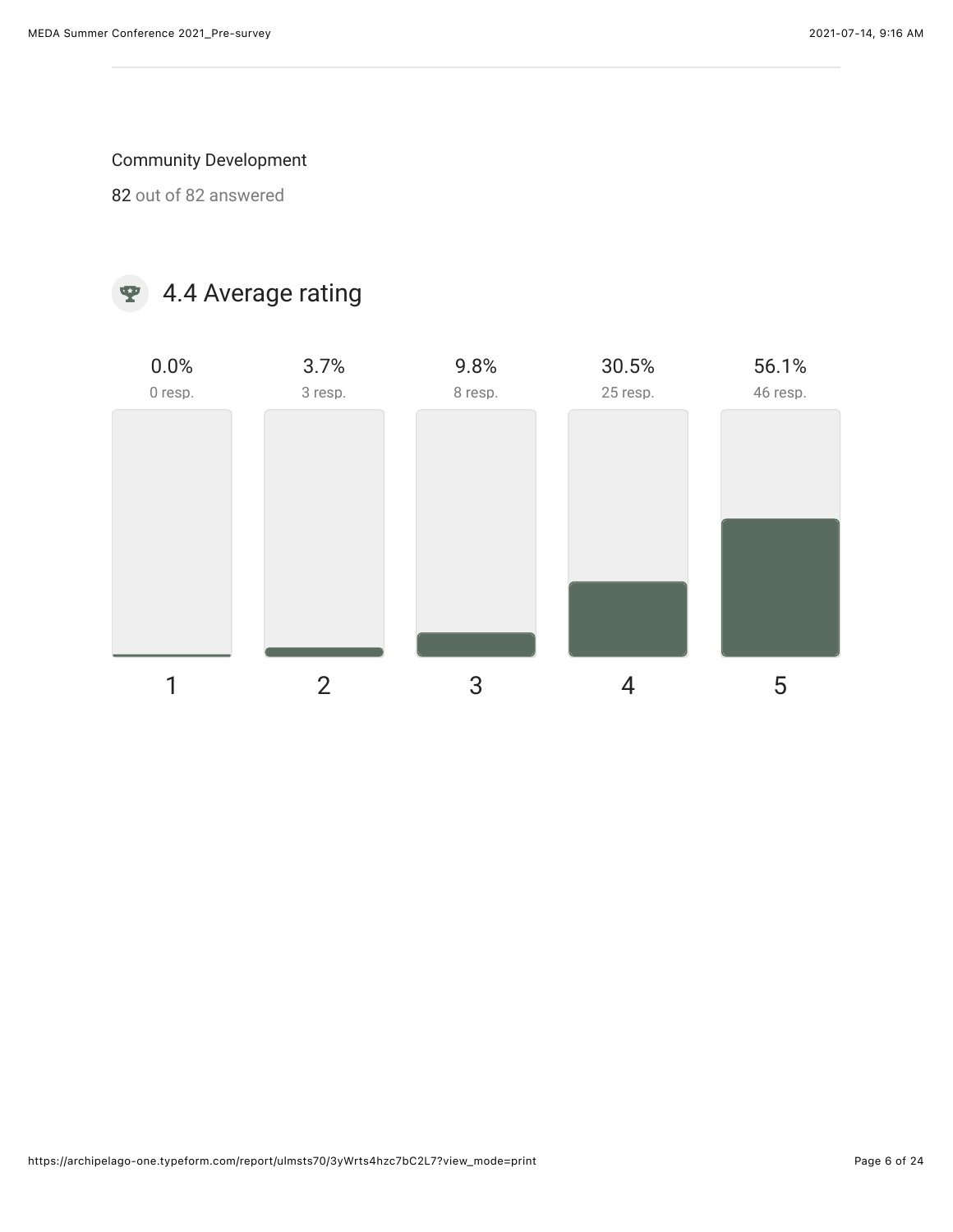#### **Workforce**

92 out of 92 answered

### 4.4 Average rating

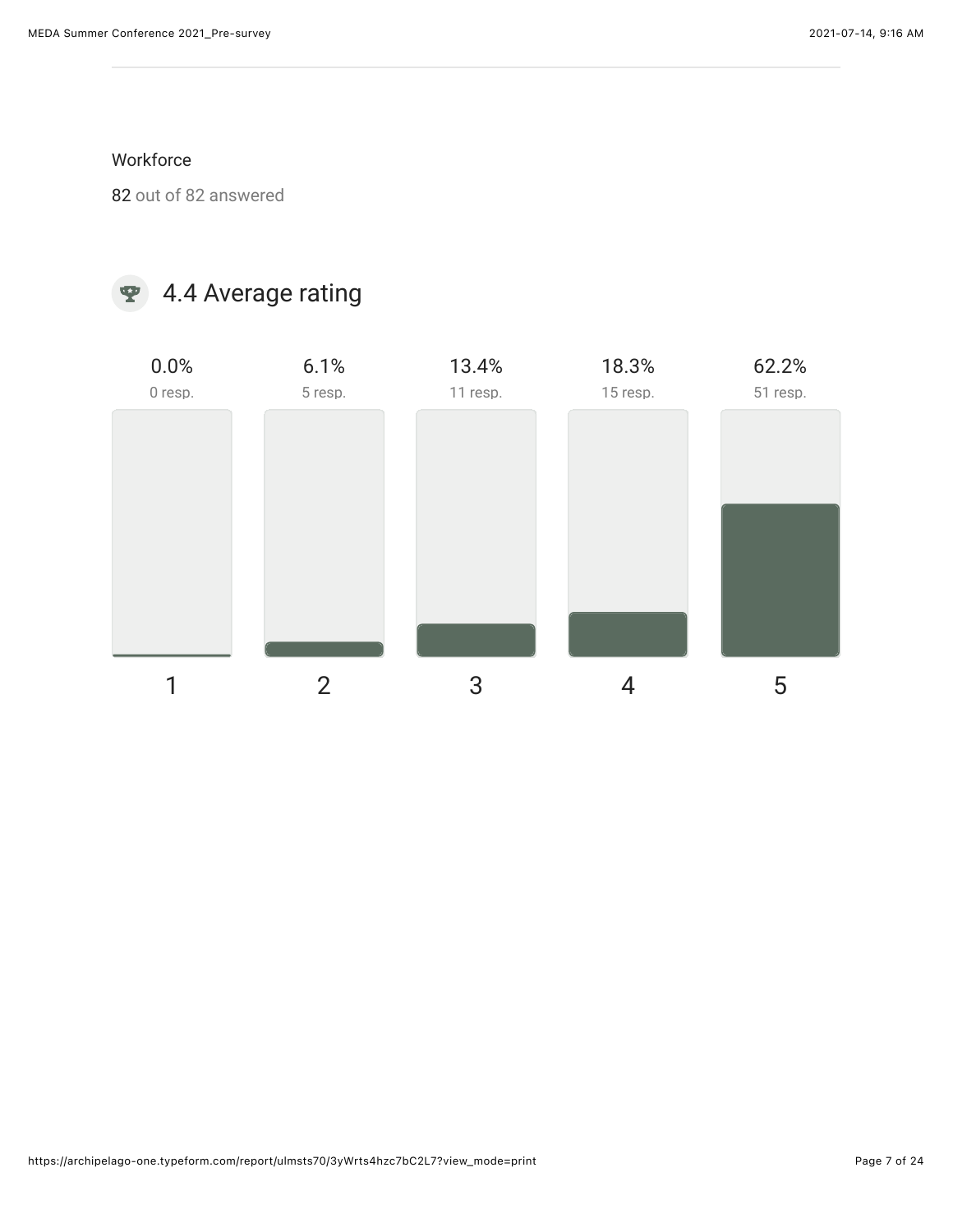#### Infrastructure

92 out of 92 answered

### 4.0 Average rating

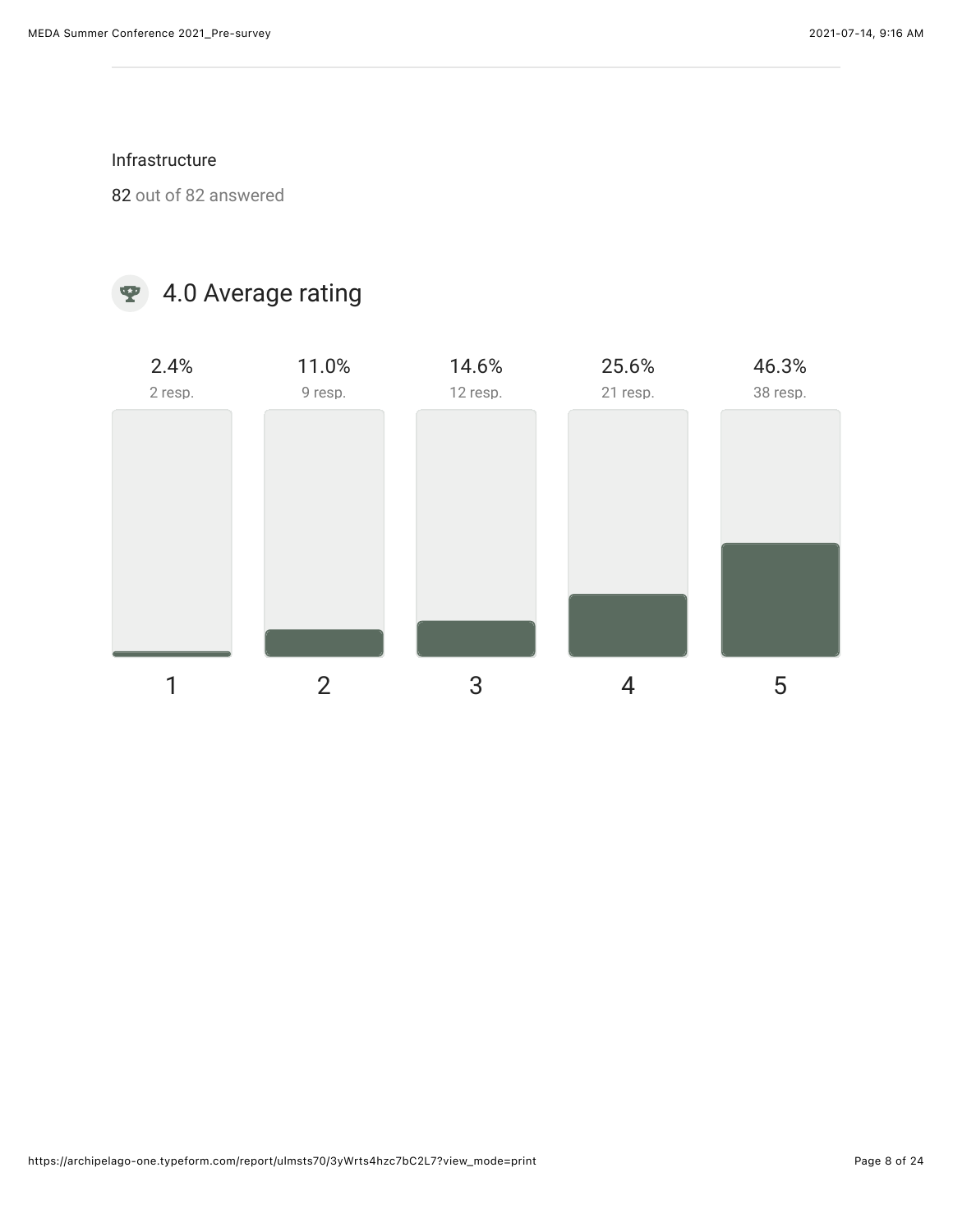Tourism

92 out of 92 answered

### 9 3.3 Average rating



Select the top 3 challenges your region is facing leading up to the 2023 Legislature (Next Gen report page 12)

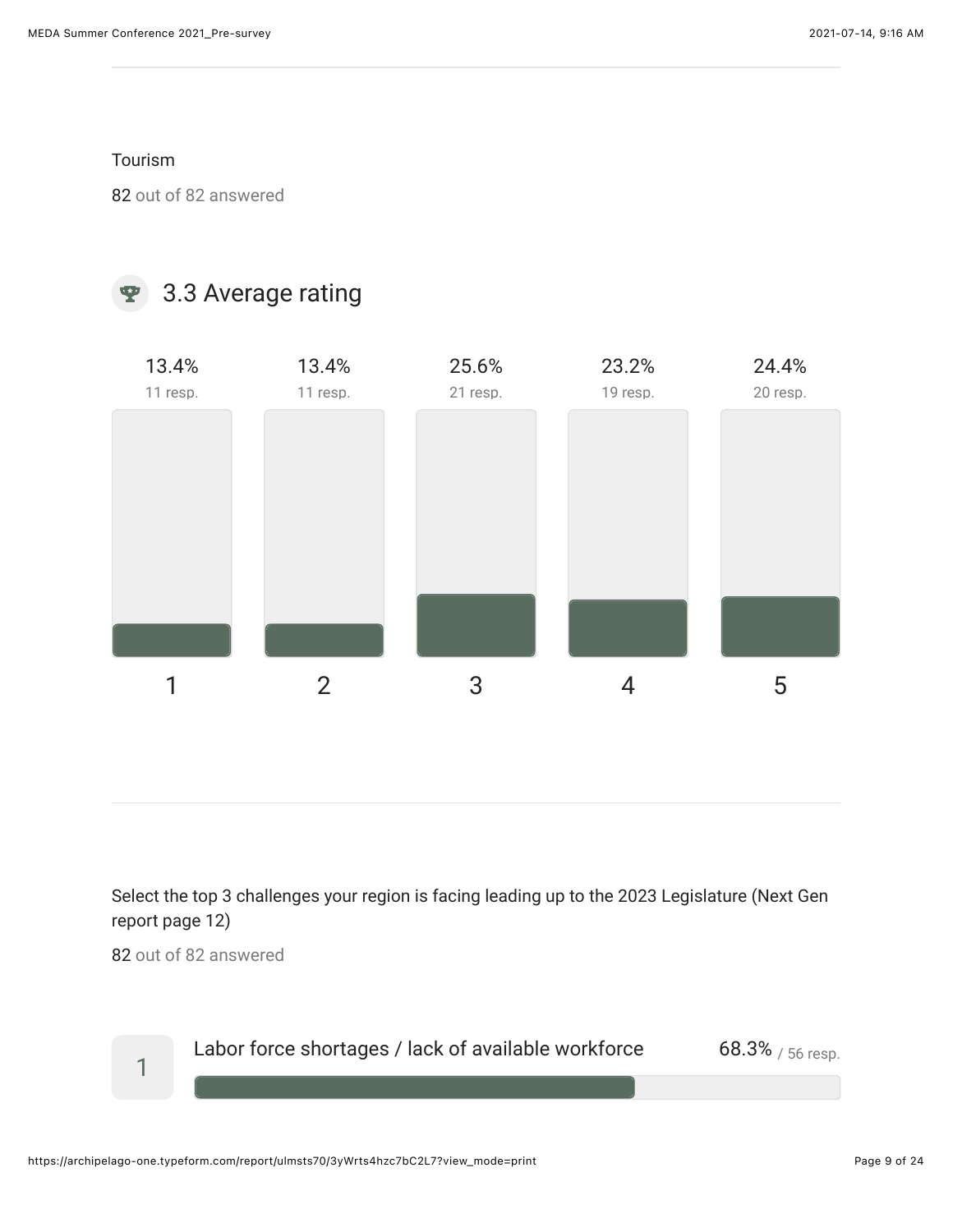MEDA Summer Conference 2021\_Pre-survey 2021-07-14, 9:16 AM

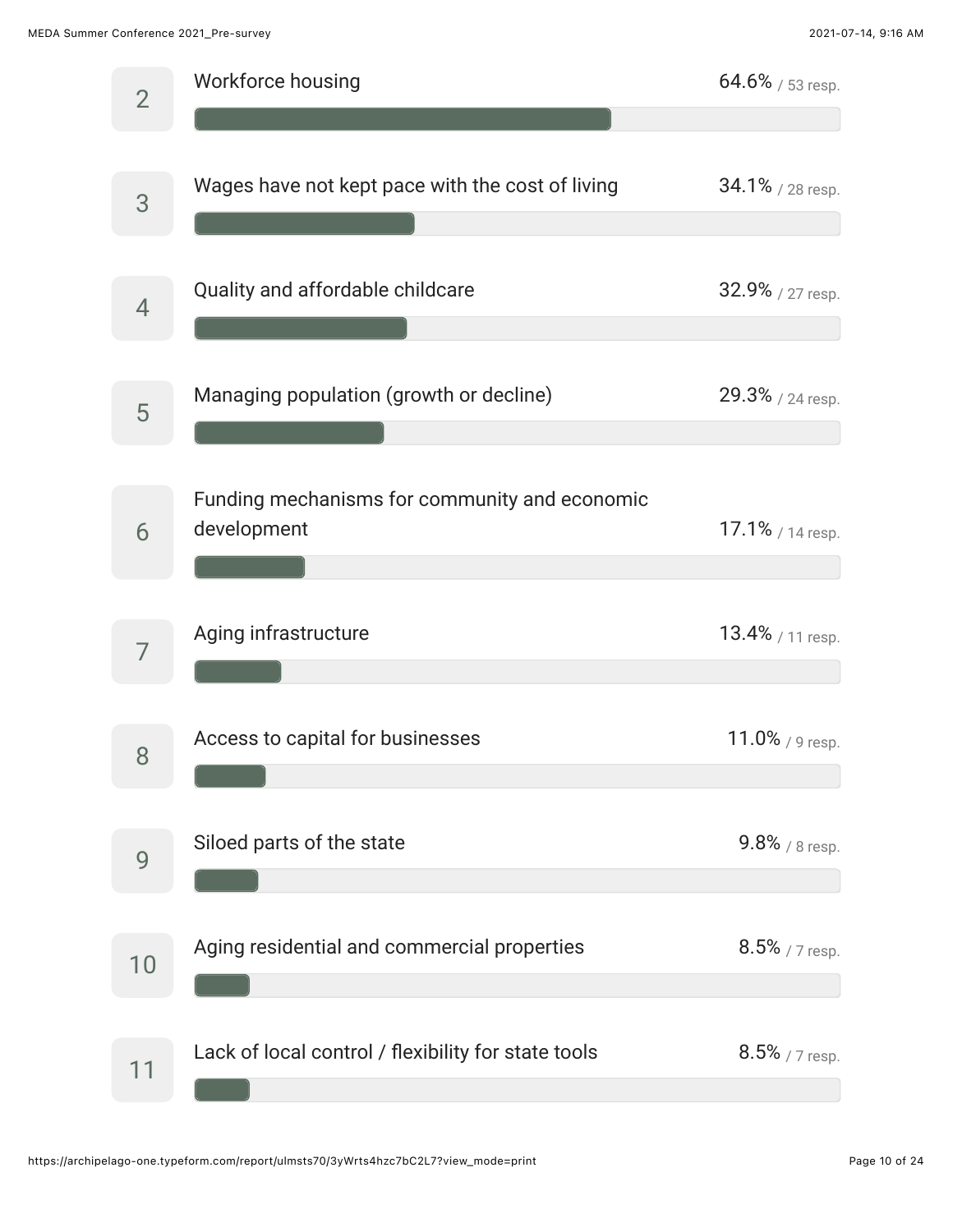

Select the top 3 opportunities that will have the largest impact in your region leading up to the 2023 Legislature (Next Gen report page 12)

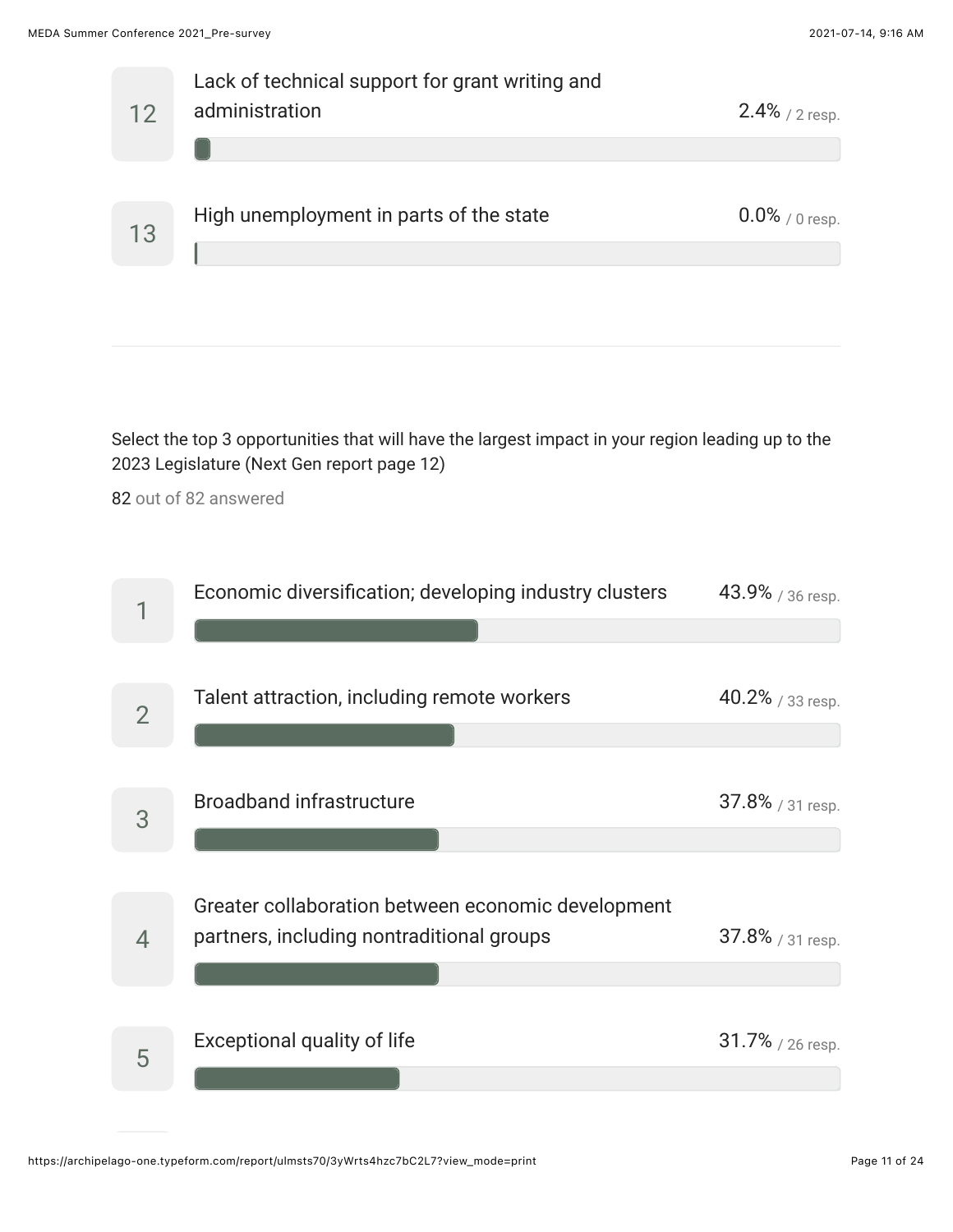| 6  | Private sector engagement in workforce, community, and<br>economic development | 30.5% / 25 resp.  |
|----|--------------------------------------------------------------------------------|-------------------|
| 7  | Vibrant downtowns throughout the state                                         | 25.6% / 21 resp.  |
| 8  | Public-private partnerships                                                    | 23.2% / 19 resp.  |
| 9  | Quality healthcare, including rural hospitals                                  | $9.8\%$ / 8 resp. |
| 10 | Cooperatives network                                                           | $7.3\%$ / 6 resp. |
| 11 | Airport infrastructure                                                         | $4.9\%$ / 4 resp. |
|    | <b>Opportunity Zones</b>                                                       | $4.9\%$ / 4 resp. |
| 13 | <b>Montana Ambassadors</b>                                                     | $2.4\%$ / 2 resp. |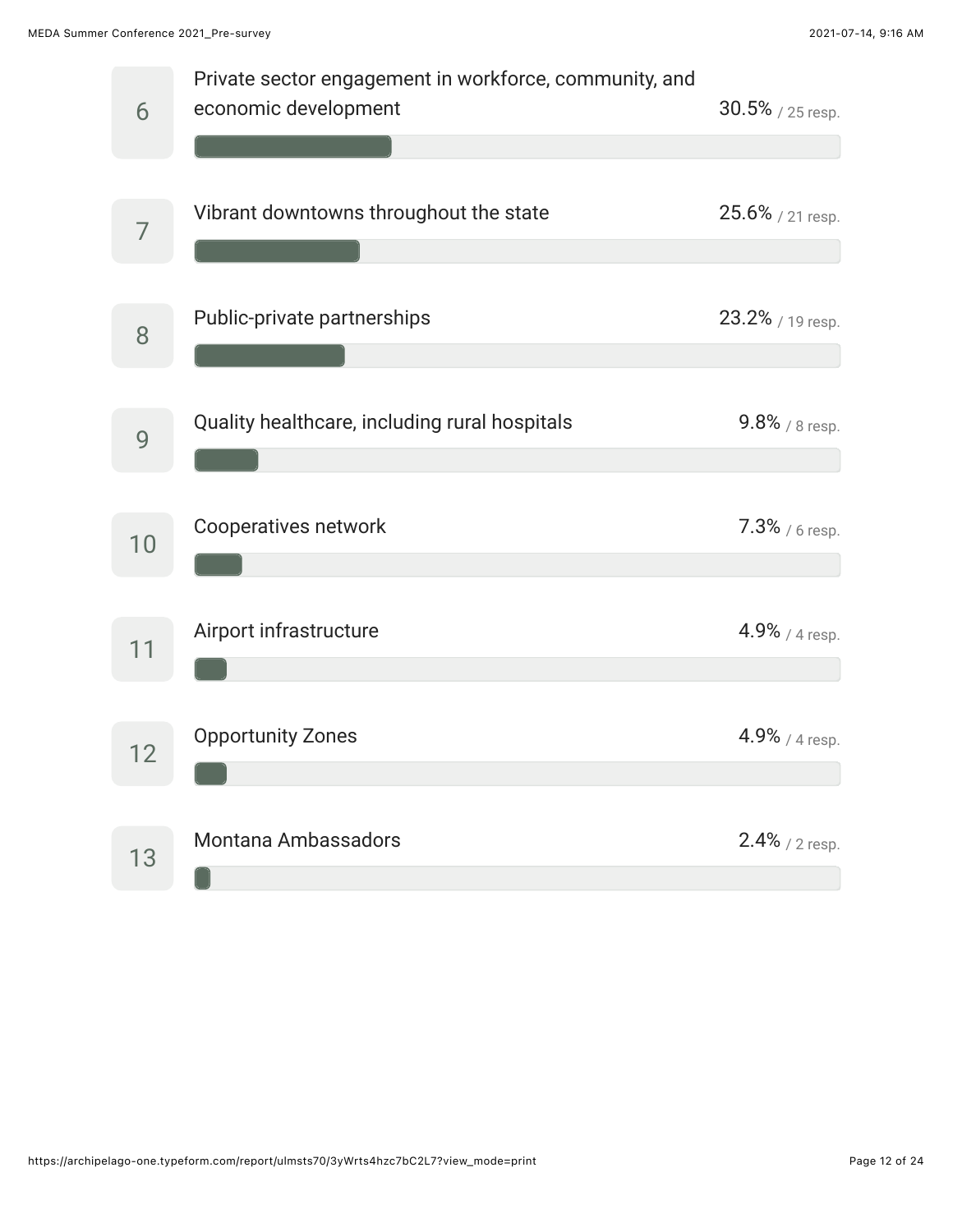#### During MEDA hosted meetings, members talk and listen in roughly equal measure:

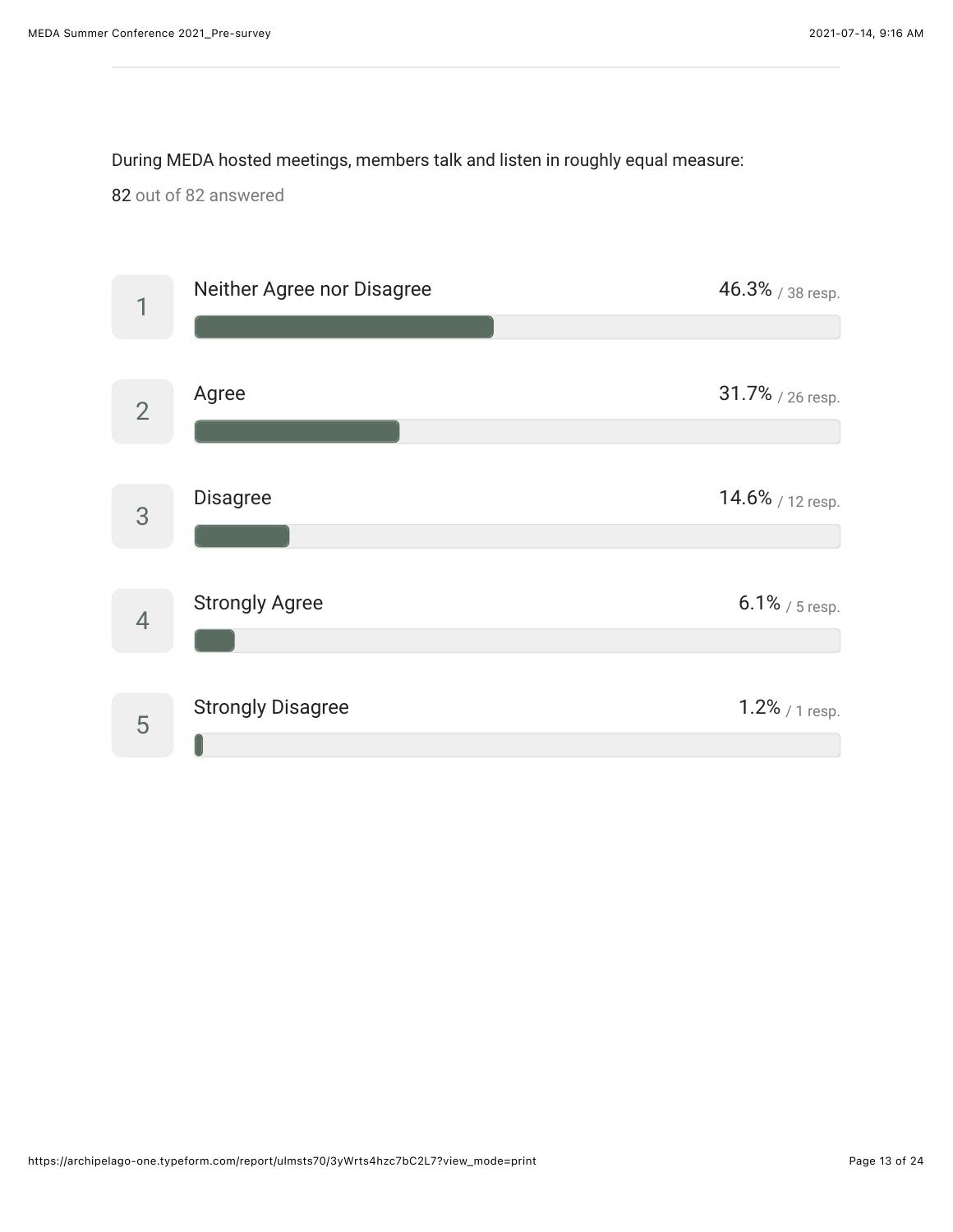### During MEDA hosted meetings, conversations are focused and on topic:

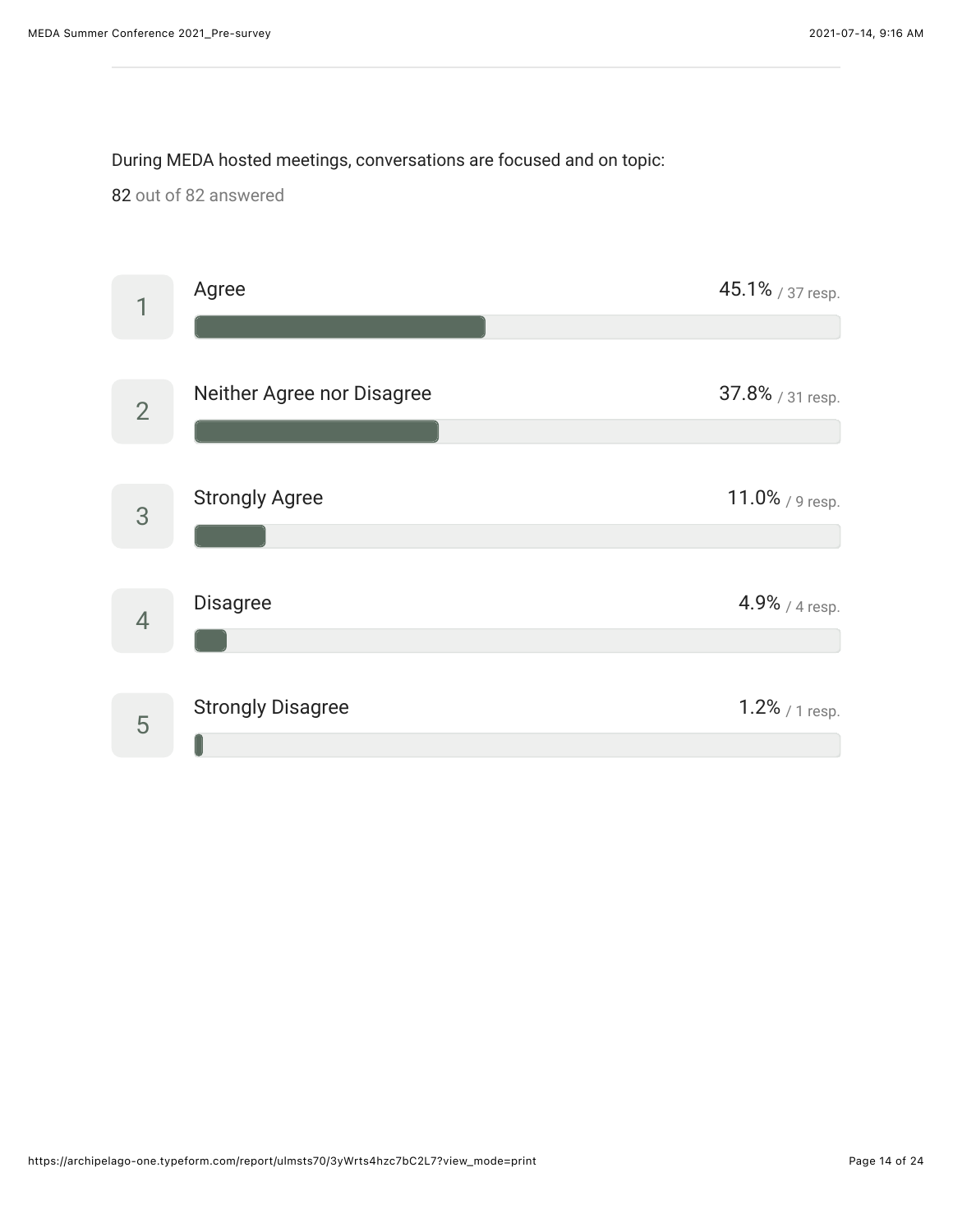### I know how MEDA is doing because it's communicated well:

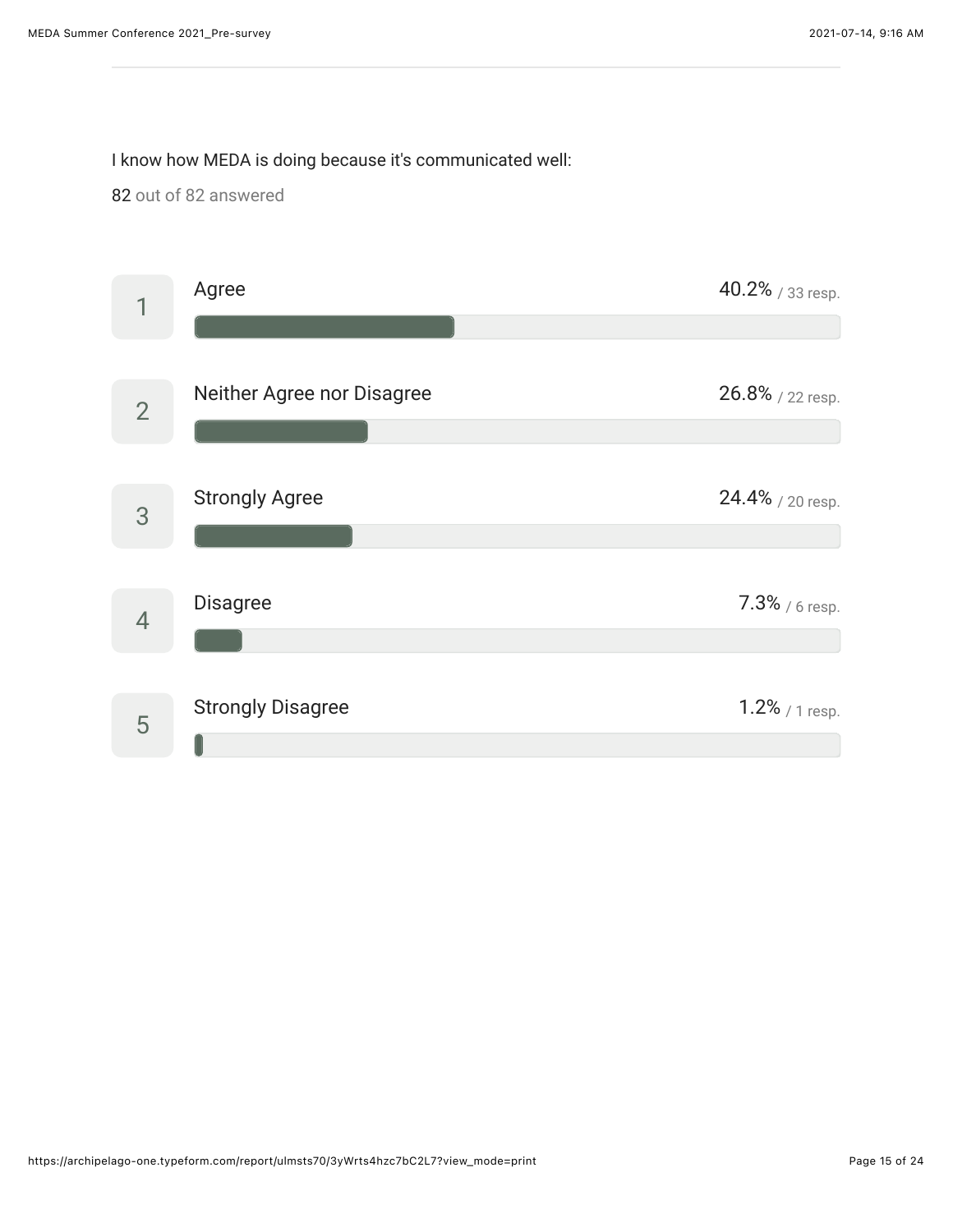I value receiving feedback from other MEDA members:

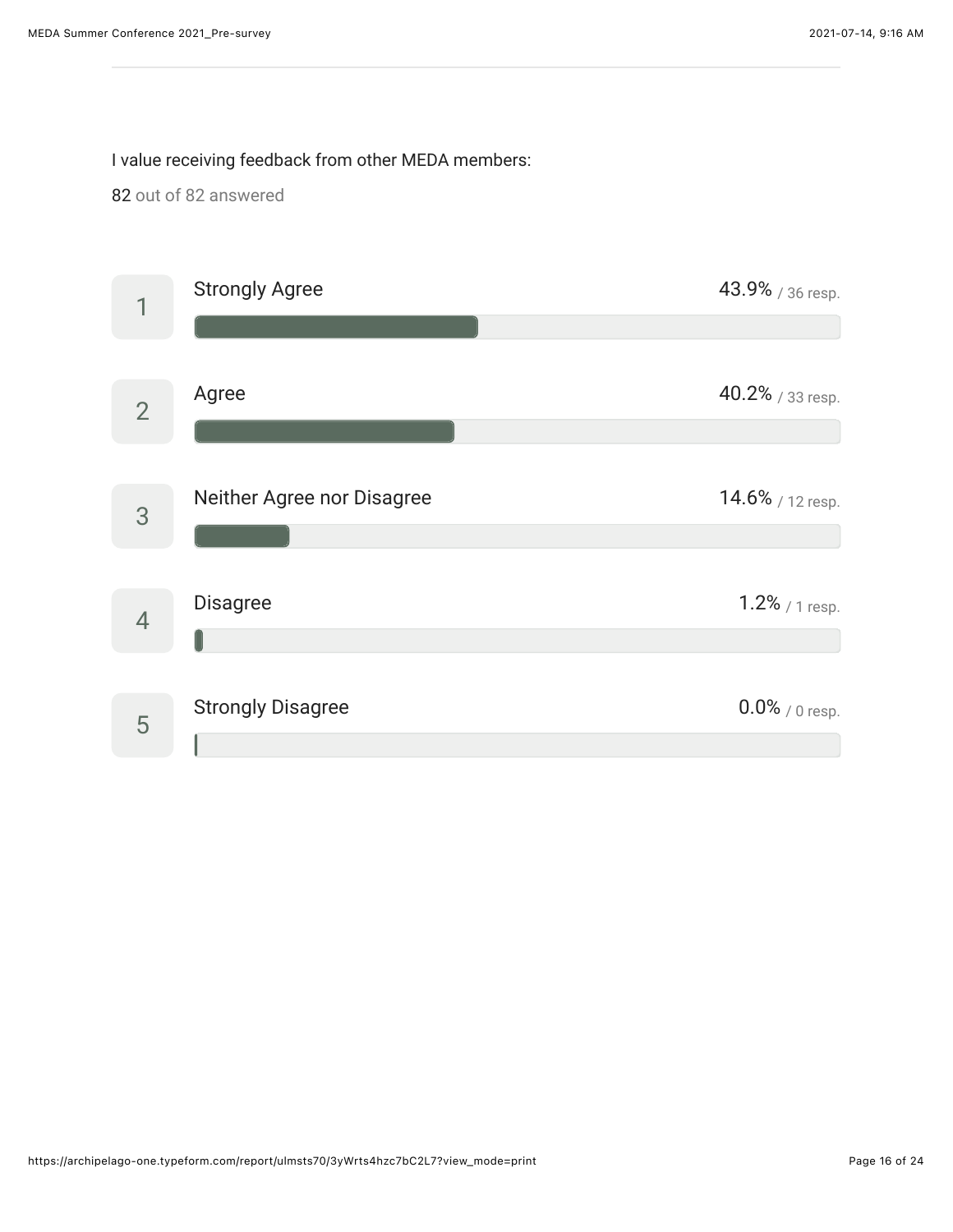I know most members of MEDA (name, role, and something they've told me about themselves):

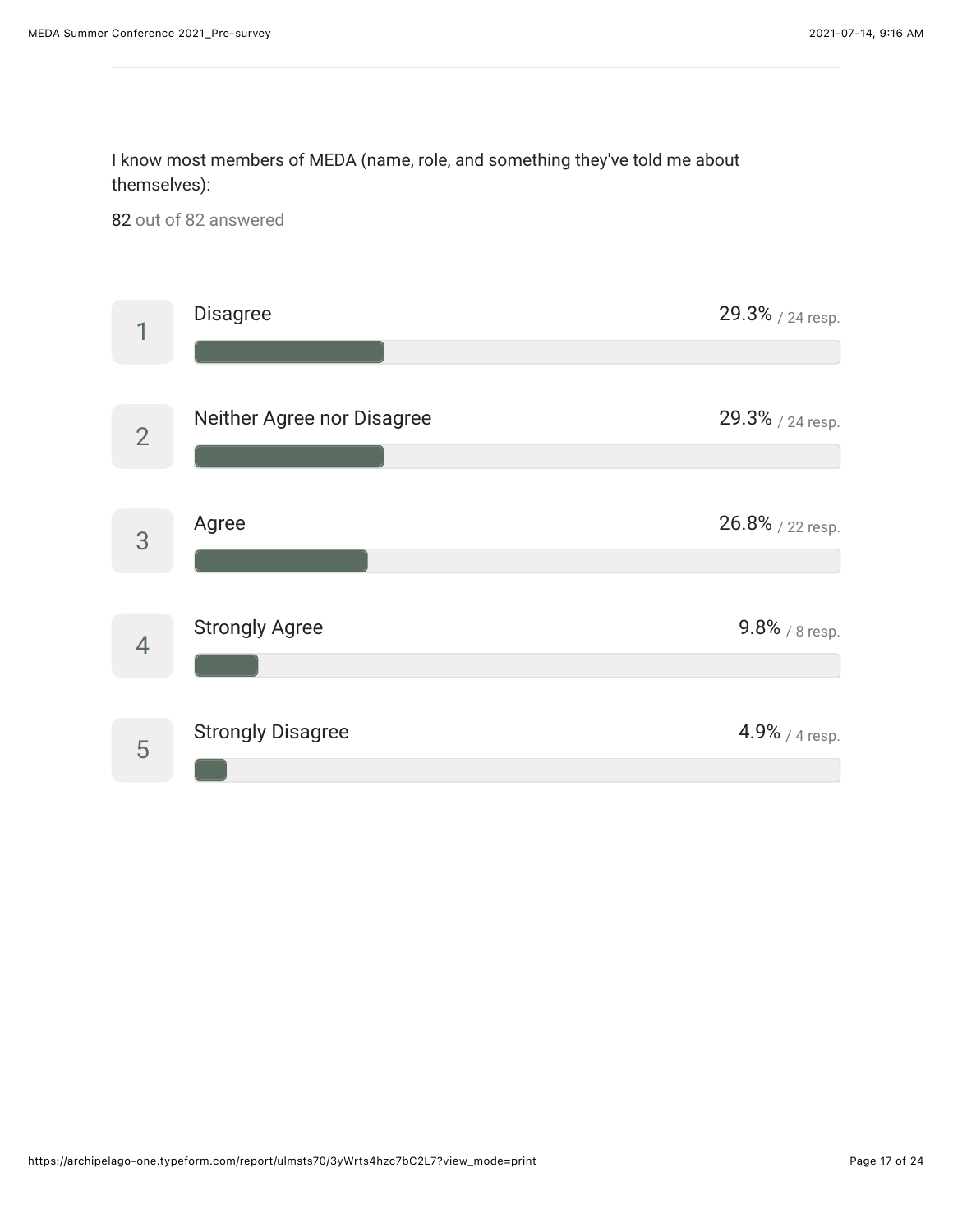#### My feedback to other MEDA members seems to matter:

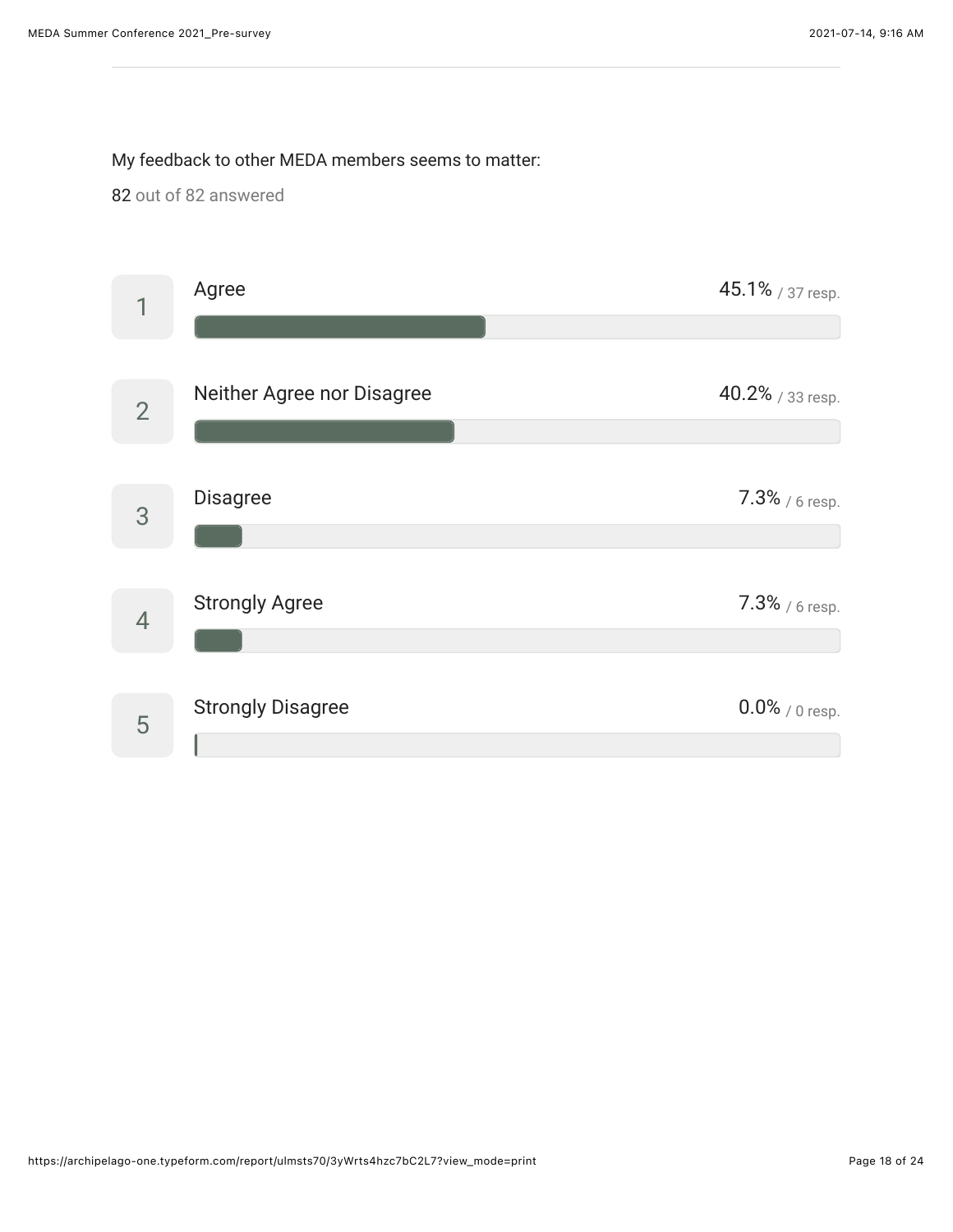### I understand how my work connects to MEDA's purpose:

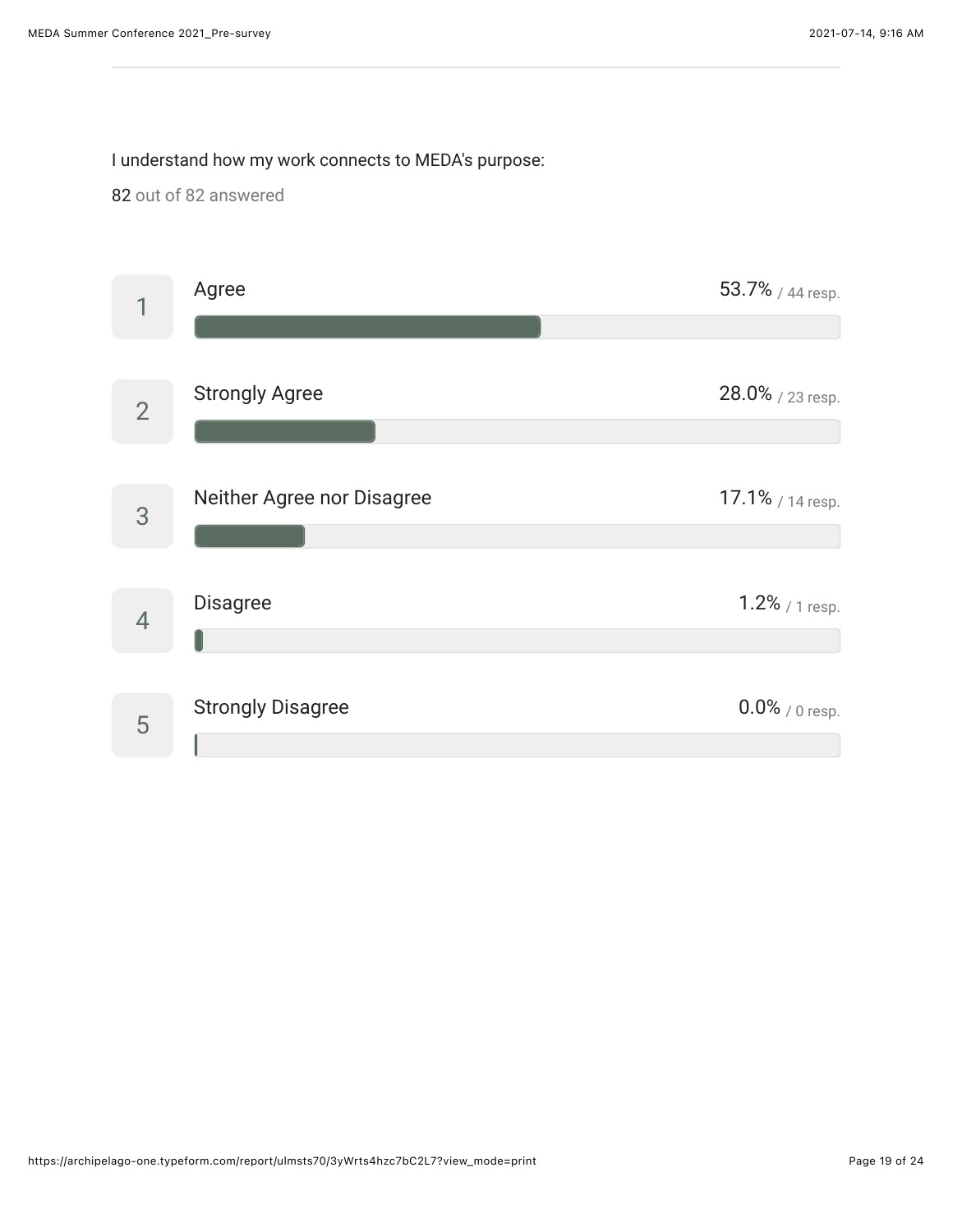### I am treated fairly by other MEDA members:

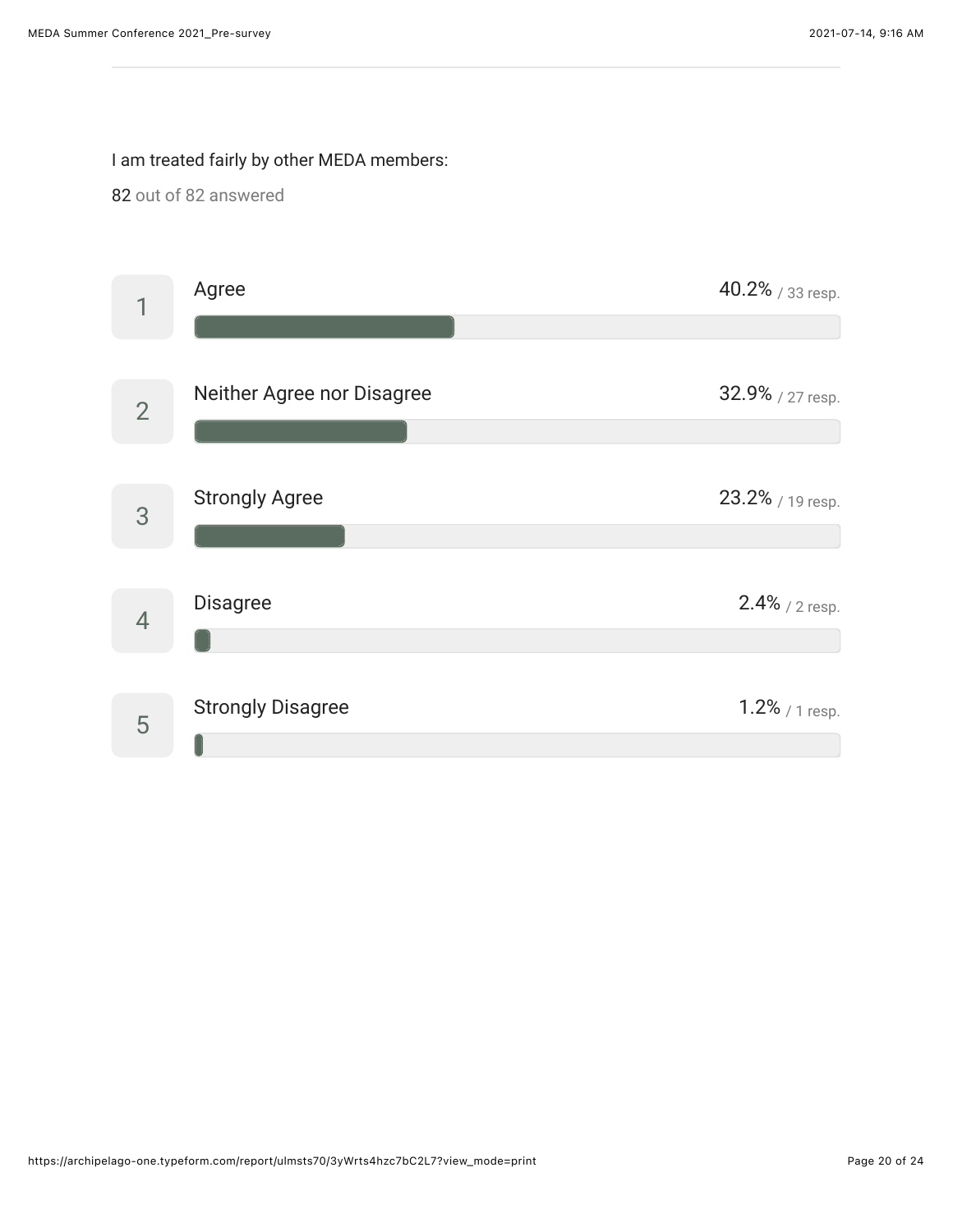#### MEDA members adhere to our Code of Ethics:

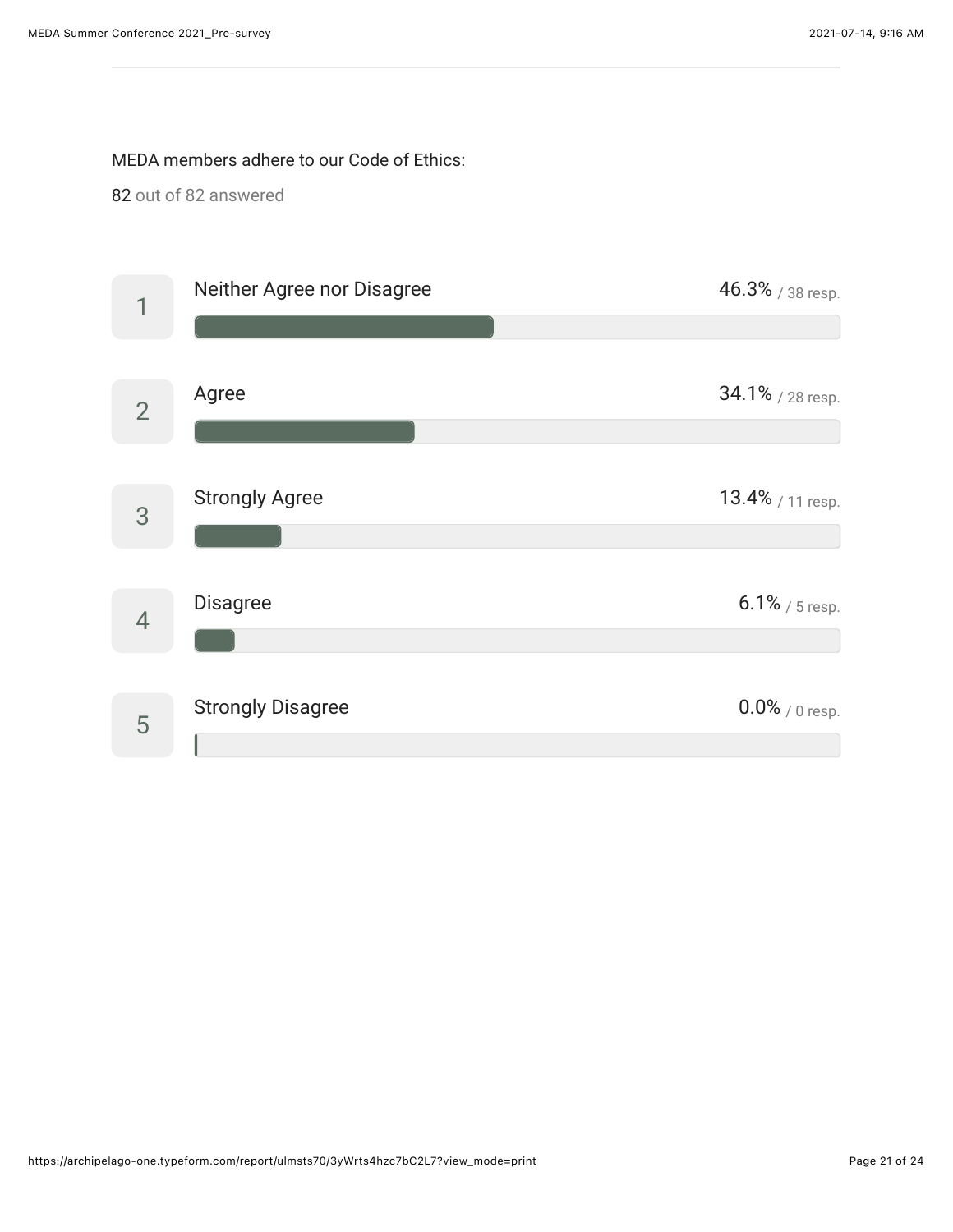### MEDA is a high performing organization:

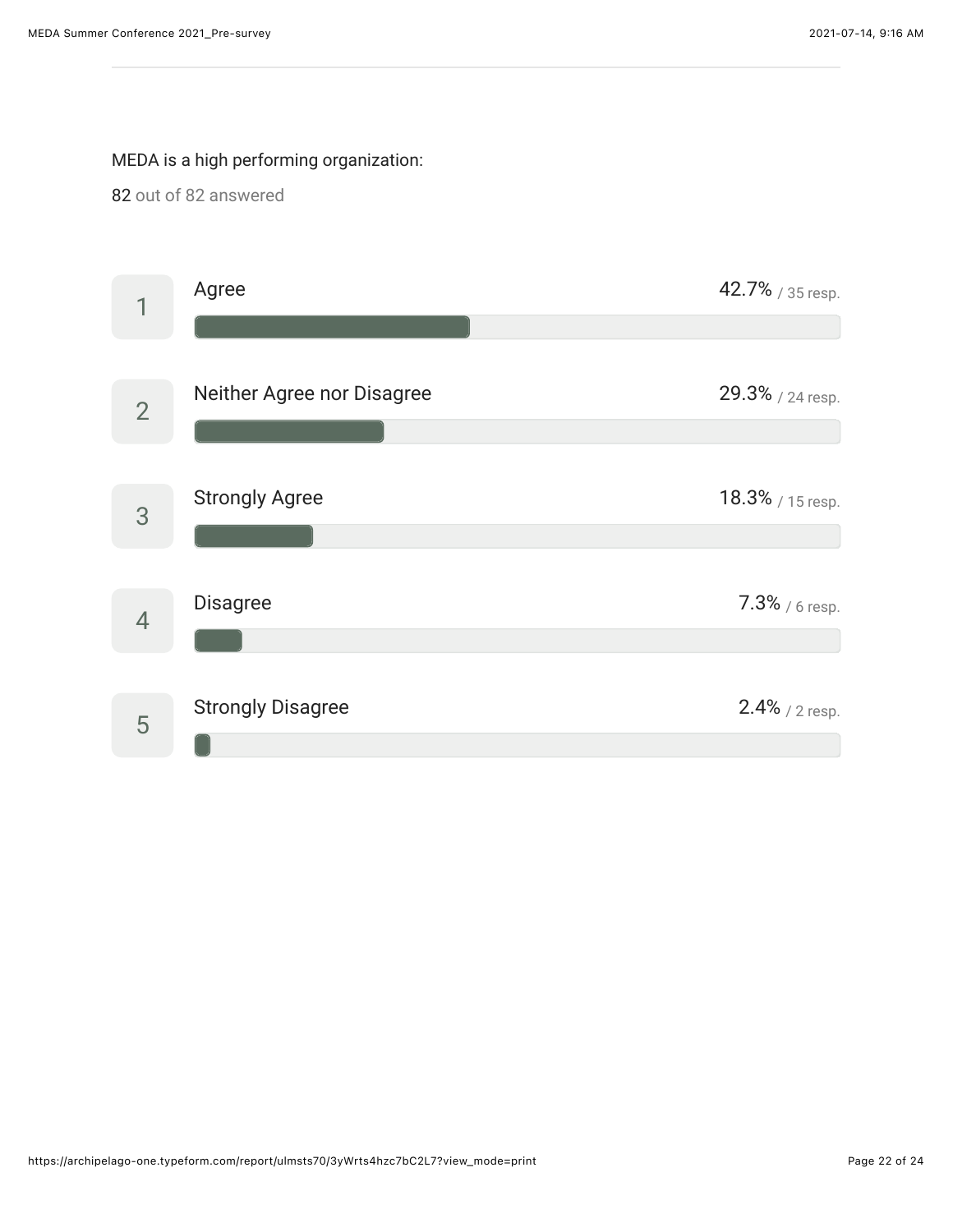### I know MEDA's Vision and Purpose: